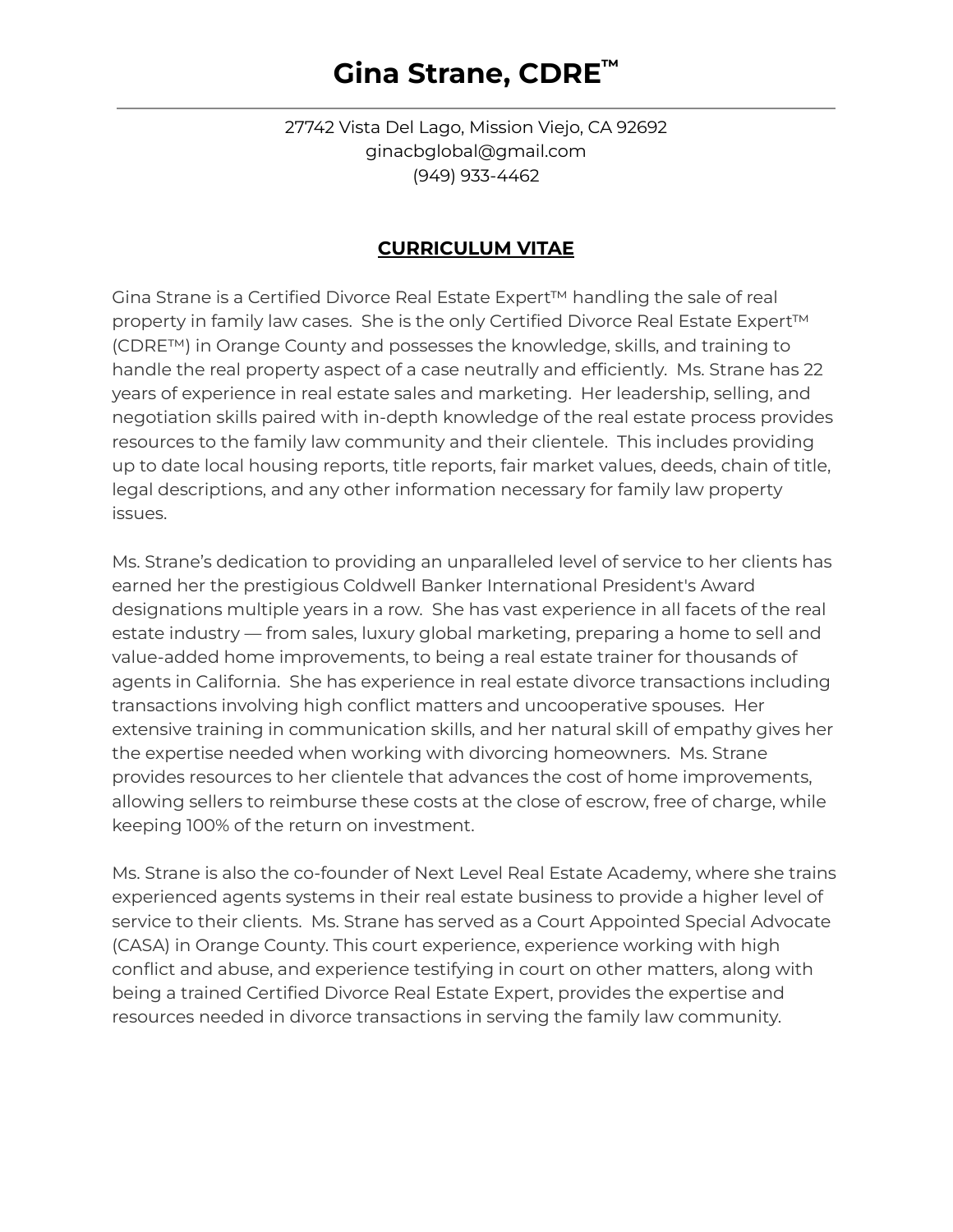### **EDUCATION/CERTIFICATIONS**

| Certified Divorce Real Estate Expert (CDRE™)<br>The Ilumni Institute                                                                                                                                                                                                                                                                                                          | Apr 2022 - Present |
|-------------------------------------------------------------------------------------------------------------------------------------------------------------------------------------------------------------------------------------------------------------------------------------------------------------------------------------------------------------------------------|--------------------|
| Anatomy of Divorce<br>$\bullet$<br>Divorce Court 101<br>$\bullet$<br>The Psychology of Neutrality and Bias<br>$\bullet$<br>The Ethics of CDREs<br>$\bullet$<br>Qualifying as an Expert<br>$\bullet$<br>The CDRE Listing Model<br>$\bullet$<br>Landscape of Divorce Finance<br>$\bullet$<br>How to Sell a House in Conflict<br>$\bullet$<br><b>CDRE Fair Market Valuations</b> |                    |
| Real Estate License & Renewals<br><b>Real Estate Trainers</b>                                                                                                                                                                                                                                                                                                                 | 2000 - Present     |
| Accredited Staging Professional, ASP®                                                                                                                                                                                                                                                                                                                                         | 2010               |
| Accredited Staging Partner Real Estate Agent, ASPRE®<br>Barbara Schwarz Staged Homes Institute                                                                                                                                                                                                                                                                                | 2010               |
| Certified Luxury Home Marketing Specialist™<br>The Institute for Luxury Home Marketing                                                                                                                                                                                                                                                                                        | 2022               |
| Certified Luxury Home Guild Expert<br>The Institute for Luxury Home Marketing<br>Expert in selling properties in the upper-tier market and the<br>$\bullet$<br>million-dollar-and-above market                                                                                                                                                                                | 2022               |
| Certified Coldwell Banker Global Luxury Property Specialist                                                                                                                                                                                                                                                                                                                   | 2022               |
| Certified Court Appointed Special Advocate "CASA"<br><b>CASA Organization</b>                                                                                                                                                                                                                                                                                                 | 2010 - 2014        |
| <b>Physical Therapy Program (Prerequisites)</b><br>Camden County College                                                                                                                                                                                                                                                                                                      | 1992 - 1994        |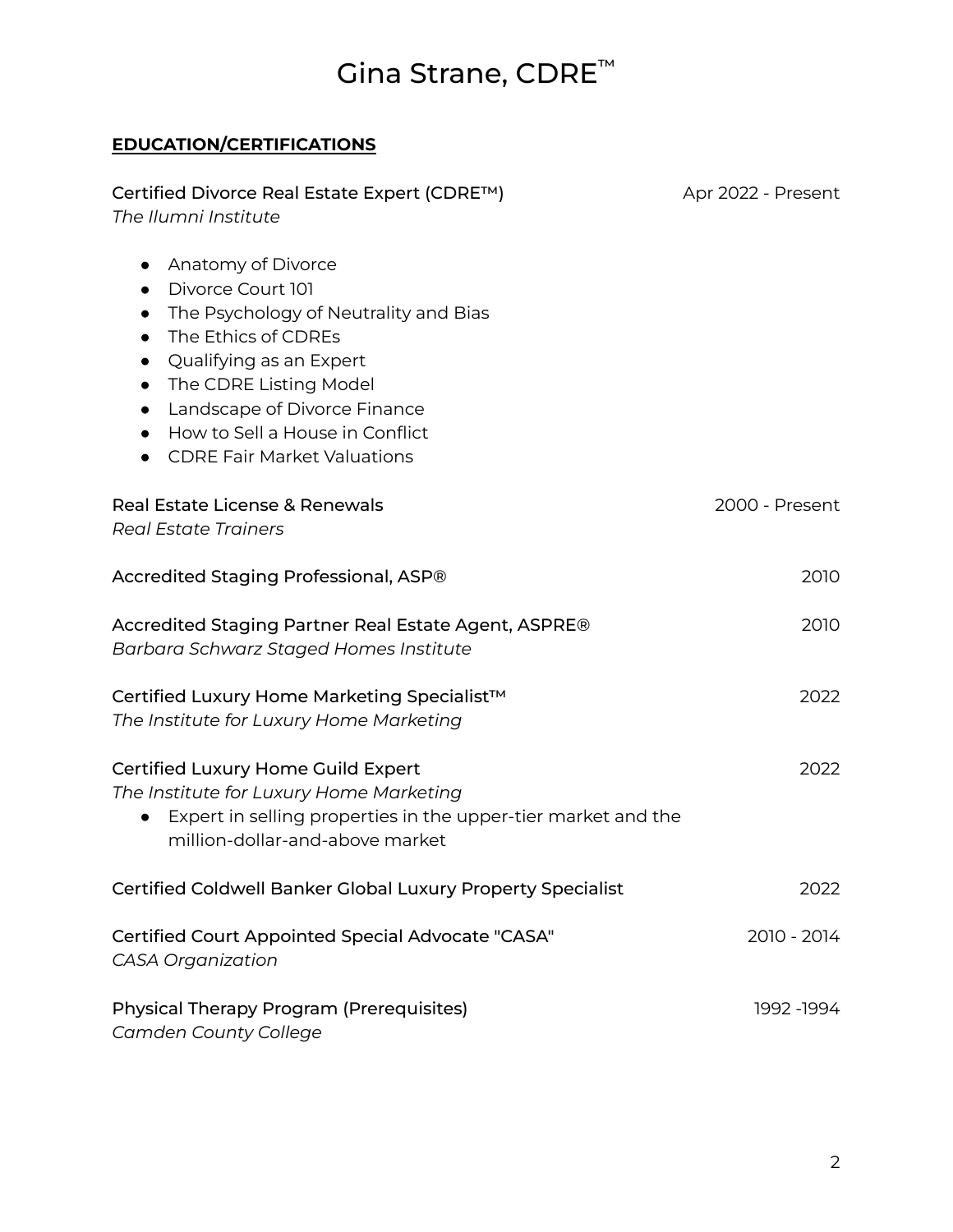#### **PROFESSIONAL BACKGROUND**

| <b>Coldwell Banker Realty</b><br>Licensed Real Estate Professional, REALTOR <sup>®</sup><br>Certified Luxury Property Specialist<br>$\bullet$<br>"Renovate to Add Value" Specialist<br>$\bullet$<br>Team Leader<br>$\bullet$<br>International Top Producing Agent<br>$\bullet$<br>International Top Producing Team<br>$\bullet$<br>Average Sales Price - 117% to Comparative Sales<br>$\bullet$ | 2019 - Present |
|-------------------------------------------------------------------------------------------------------------------------------------------------------------------------------------------------------------------------------------------------------------------------------------------------------------------------------------------------------------------------------------------------|----------------|
| <b>Staging Spaces</b><br>Founder/Accredited Staging Professional                                                                                                                                                                                                                                                                                                                                | 2009 - Present |
| Next Level Real Estate Academy Inc.<br>Co-founder/Real Estate Educator                                                                                                                                                                                                                                                                                                                          | 2006 - Present |
| <b>Real Estate Investor</b>                                                                                                                                                                                                                                                                                                                                                                     | 2003 - Present |
| Realty National, Orange County Division<br>Co-owner, Marketing Director, and Licensed Real Estate Professional<br>Realtor <sup>®</sup><br>Property Rehab & Property Flips Specialist                                                                                                                                                                                                            | 2014 - 2019    |
| <b>First Team Real Estate</b><br>Licensed Real Estate Professional, REALTOR <sup>®</sup><br><b>Top Producing Agent</b><br>Sold 24 homes in first year of business                                                                                                                                                                                                                               | 2000 - 2014    |
| <b>First Team Real Estate</b><br><b>Real Estate Educator</b>                                                                                                                                                                                                                                                                                                                                    | 2005 - 2006    |
| Clean Core Cleaning Service Inc.<br><b>Business Owner</b>                                                                                                                                                                                                                                                                                                                                       | 1994 - 1998    |
| <b>Group Two Advertising</b><br><b>Assistant Controller</b>                                                                                                                                                                                                                                                                                                                                     | 1990 - 1994    |
| Philadelphia Stock Exchange<br><b>Executive Secretary</b>                                                                                                                                                                                                                                                                                                                                       | 1988 - 1990    |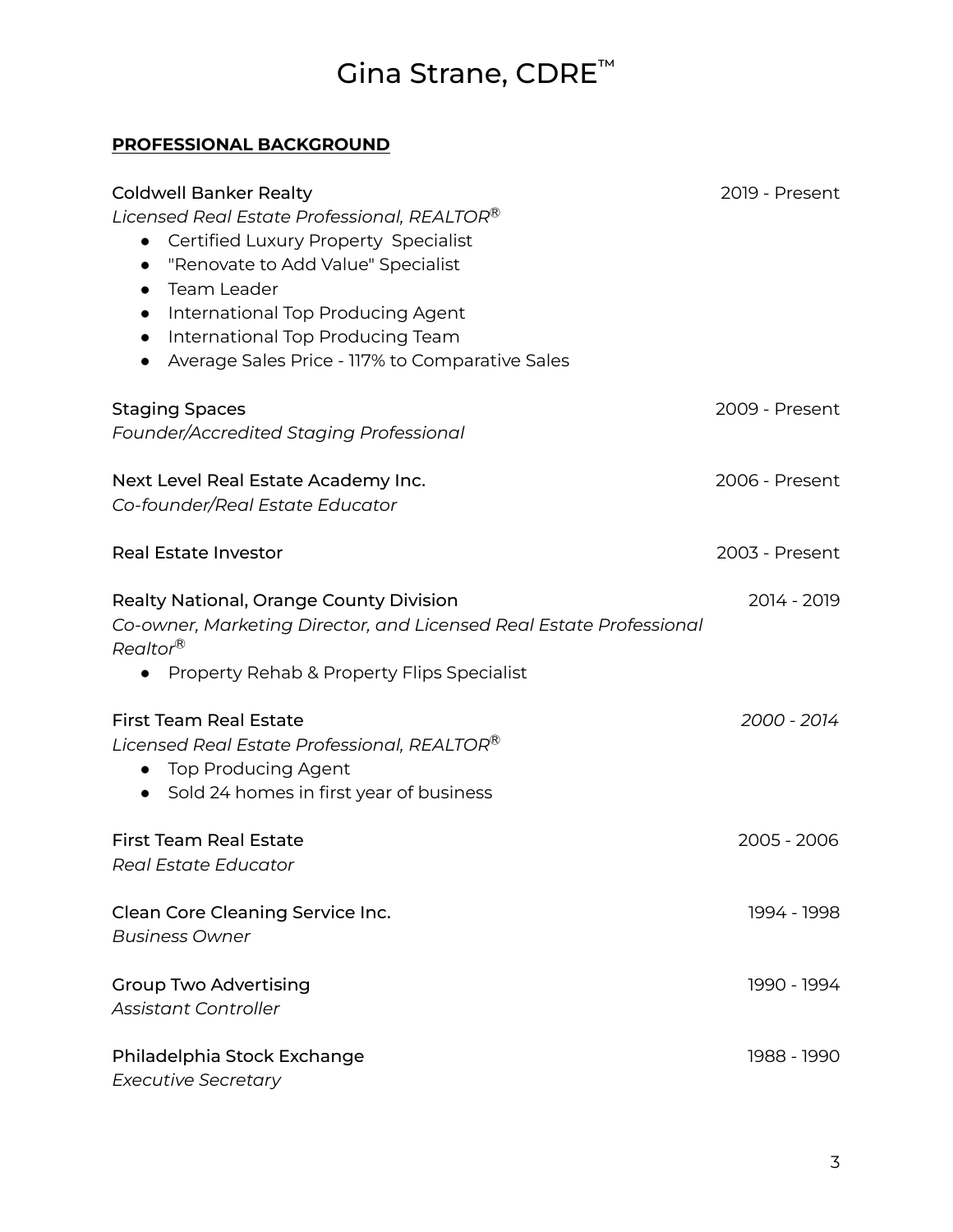### **CONTINUING EDUCATION**

| Ilumni Institute                                                             | 2022 - Present |
|------------------------------------------------------------------------------|----------------|
| <b>Real Estate Trainers</b>                                                  | 2000 - Present |
| The Institute For Luxury Home Marketing                                      | 2022           |
| Understanding and Working with International Clients                         | 2022           |
| Working with the Affluent Client                                             | 2022           |
| Coldwell Banker Global Luxury Property Marketing Class                       | 2022           |
| NEW RPA - California Residential Purchase Agreement                          | 2022           |
| Real Estate Investing: Build Wealth Representing Investors & Becoming One    | 2022           |
| <b>NAR Ethics Training</b>                                                   | 2021           |
| Recognizing Red Flags                                                        | 2020           |
| <b>Investment Property Analysis</b>                                          | 2020           |
| Survey Course (Agency, Ethics, Fair Housing, Trust Fund Handling,            | 2020           |
| Risk Management, Management & Supervision)                                   |                |
| <b>Real Estate Contracts</b>                                                 | 2020           |
| Real Estate Disclosures/Disclosure Obligations                               | 2020           |
| Fortune Builders Mastery Mentorship & Investment Program                     | 2014           |
| Marketing Bootcamp<br>$\bigcirc$                                             |                |
| Rehab Bootcamp<br>$\circ$                                                    |                |
| <b>Wholesaling Bootcamp</b><br>$\circ$                                       |                |
| Investing & Wealth Management<br>$\circ$                                     |                |
| <b>Analyzing Deals</b><br>$\circ$                                            |                |
| Joe Ramos Probate Class                                                      | 2011           |
| Barb Schwarz Accredited Staging Professional Course                          | 2010           |
| Barb Schwarz Accredited Staging Real Estate Professional Course              | 2010           |
| Life Skills/Life Improvement Courses                                         | 2004 - 2015    |
| Communications Course (2x)<br>$\circ$                                        |                |
| Improving Relationships with Others<br>$\circlearrowright$                   |                |
| <b>Conflict Resolution</b><br>$\circ$                                        |                |
| Personal Values & Integrity<br>$\circ$                                       |                |
| Setting & Achieving Goals<br>$\circ$                                         |                |
| <b>Effective Time Management</b><br>$\circ$                                  |                |
| Understanding Different Personality Traits<br>$\circ$                        |                |
| Tracking your Success and understanding why your "stats" are down<br>$\circ$ |                |
| and how to correct                                                           |                |
| <b>Building an Administration Scale</b><br>$\circ$                           |                |